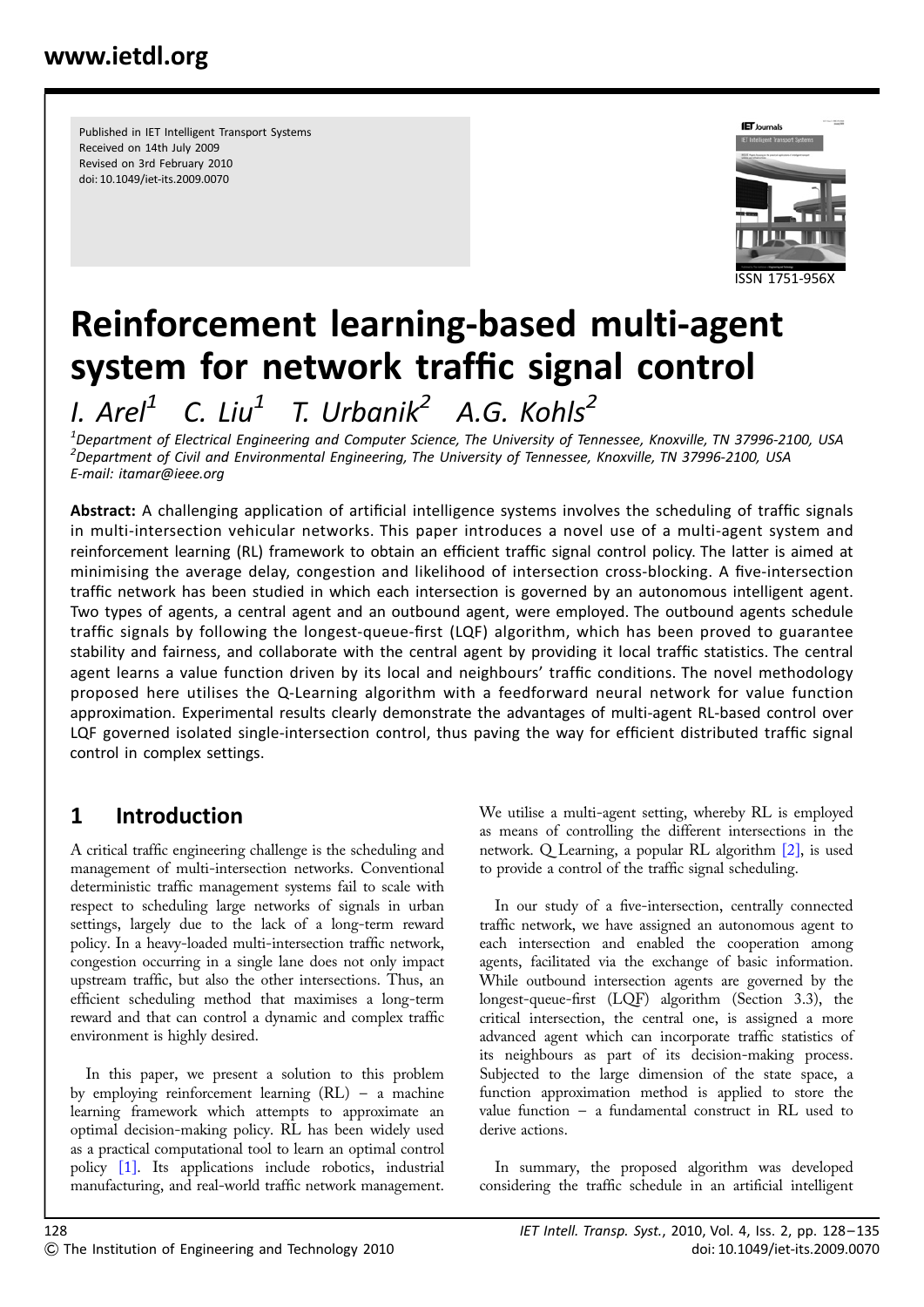learning way, rather than the conventional traffic scheduling. The coordination factor among the intersection is an obscure object and has a nonlinear relation. The AI intelligent algorithm can compute the inner nonlinear relation which cannot be provided by the traditional approach. Simulation results clearly indicate that the proposed RL control scheme outperforms the LQF algorithm strategy by yielding a lower delay and cross-blocking frequency, particularly for medium and high traffic arrival rates.

The rest of the paper is structured as follows. Section 2 presents the basic principles of RL. In Section 3, a summary of work in traffic signal scheduling is provided. Section 4 describes the multi-intersection RL system model, including definitions pertaining to the state, action and reward function. Section 5 extends the algorithm by introducing a neural network-based function approximation module. Section 6 presents and discusses the simulation results, and in Section 7, the conclusions are drawn.

# 2 Basic principles of RL

RL is a field of study in machine learning where an agent, by interacting with and receiving feedback from its environment, attempts to learn an optimal action selection policy. RL algorithms typically learn and progress in an iterative manner. During each iteration, the agent observes its current environment, from which it infers the environment's state, then executes an action that leads the agent to the subsequent state. Next, the agent evaluates this action by the reward or penalty it is incurred and updates a value function, accordingly. The value function is the utility construct that it attempts to maximise (or minimise). A commonly used RL algorithm is Q Learning [\[3\]](#page-7-0). The latter is a model-free RL algorithm, which assumes that the agent has no explicit knowledge of its environment's behaviour prior to interacting with it. Interaction with the environment is what offers the agent knowledge regarding both state transitions (as a function of actions taken) as well as their related long-term reward prospect. The goal of the agent is to maximise such long-term reward, by learning a good policy which is a mapping from perceived states to actions. In summary, RL methods provide a way to solve complex, real-world control problems, and one such challenge is traffic signal scheduling in multiintersection settings.

# 3 Work in traffic signal scheduling

#### 3.1 Adaptive signal control systems

In the field of adaptive signal control systems, well-known systems include SCOOT [\[4\]](#page-7-0) and SCATS [\[5\].](#page-7-0) SCOOT is a centralised system that continuously measures traffic volumes and occupancies that serve to adjust signal timings with the primary objective of minimising the sum of the average queue in a specific area. A heuristic optimisation evaluates potential timing plans adjusting the signal

timings. In larger networks, the system defines smaller regions for modelling and optimisation purposes. It uses in real time the same traffic flow modelling scheme used in TRANSYT (a steady-state model using platoon-dispersion equations). SCATS does not require modelling. It is an automated, real-time, traffic responsive signal control strategy using local controllers and regional computers for tactical and strategic control. Constant monitoring of traffic allows the system to choose the appropriate signal timings from a library, minimising vehicle stops with light demand, minimising delay with normal demand and maximising throughput with heavy demand. Systems such as SCOOT and SCATS suffer from inefficient handling of saturated conditions due to inadequate real-time adaptability [\[6\].](#page-7-0)

Other approaches such as OPAC [7-9] and RHODES  $[7-9]$  calculate switching times by solving dynamic optimisation problems in a real-time manner. Both approaches do not consider explicitly cycle, split and offsets. To obtain the optimal switching times, a dynamic optimisation problem is solved in real-time employing dynamic traffic models and traffic measurements. The typical performance index to be minimised is the total intersection delay. Such systems suffer exponential complexities that diminish their chances of being deployed on a large scale [\[9\]](#page-7-0).

Another real-time control strategy is TUC [\[10\]](#page-7-0). Based on a store-and-forward modelling of the urban network traffic and using the linear-quadratic regulatory theory, the design of TUC leads to a multivariate regulator for trafficresponsive coordinated network-wide signal control that is particularly suitable also for saturated traffic conditions. Real-time decisions in TUC cannot be taken more frequently than at the maximum employed signal cycle. The strategy will need to be redesigned in the case of modifications and expansions of the controlled network. TUC was compared with a fixed-time signal control producing reduction in total waiting time and total travel time in the system.

#### 3.2 Multi-agent systems

On the basis of TUC system, but aiming to cope with large networks and to allow distributed reconfiguration, de Oliveira and Camponogara [\[11\]](#page-7-0) proposes a framework for a network of distributed agents to control linear dynamic systems which are put together by interconnecting linear subsystems with local input constraints. The framework decomposes the optimisation problem arising from the model predictive control (MPC) approach into a network of coupled, but small subproblems to be solved by the agent network. Each agent senses and controls the variables of its subsystems, while communicating with agents in the vicinity to obtain neighbourhood variables and coordinate their actions. A problem decomposition and coordination protocol ensures convergence of the agents' iterates to a global optimum of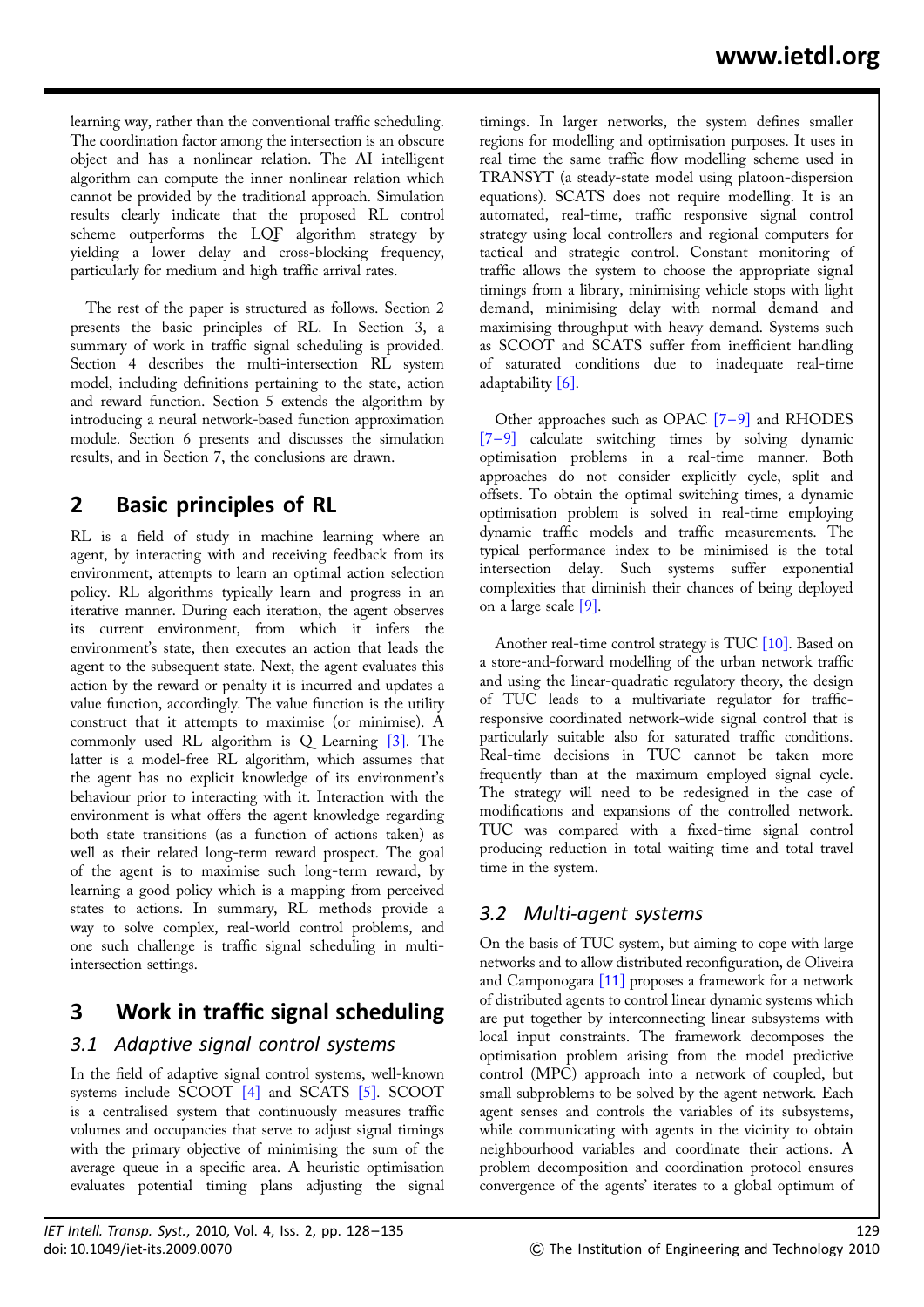the MPC problem. The proposed approach achieved performance comparable to the TUC system.

A distributed and interactive network of agents to manage real-time traffic control was proposed in [\[12\]](#page-7-0). Each agent in the cooperative ensemble is able to dynamically determine the size of its cooperative zone. Therefore, a stochastic cooperative parameter update algorithm was designed improving the online learning and update process for the agent.

In [\[7\]](#page-7-0), a collaborative RL (CRL) system using a local adaptive round robin phase switching model was employed at each signalised junction of a network. Each signalised junction collaborates with neighbouring agents in order to learn appropriate phase timing based on traffic patterns. Traffic patterns were of a steady and uniform nature. The approach was compared with a non-adaptive fixed-time system and to a saturation balancing algorithm producing reduction in average waiting time per arrived vehicle.

In [\[13\]](#page-7-0), multi-agent RL was applied to schedule traffic signals at six intersections by constructing a vehicle-based model. The RL systems learn value functions estimating expected waiting times for cars given different settings of traffic lights. Selected settings of traffic lights results from combining the predicted waiting times of all cars involved. Results show that the proposed algorithm can outperform non-adaptable traffic light controllers.

#### 3.3 Additional work in traffic signal scheduling

It is argued that the use of a model-based RL approach adds unnecessary complexities compared with using model-free Q Learning RL. In [\[14\]](#page-7-0), the model-free Q Learning RL-based method was applied to derive an optimal and adaptive traffic control policy for an isolated, two-phase traffic signal. Performance was compared with that of a commonly used pre-timed signal controller, resulting in significantly lower delays with variable traffic flows.

In [\[15\]](#page-7-0), RL and approximate dynamic programming was used to develop a self-sufficient adaptive traffic signal controller that substantially reduced vehicle delays when compared with fixed time control in an isolated intersection. Two learning techniques, temporal difference (TD) RL and perturbation learning were explored. The TD method constantly tracks the difference between current estimation and actual observation of state values and propagates the difference back to the functional parameter so as to update the approximation. The perturbation learning method directly estimates the gradients of the approximate function by giving a perturbing signal to the system state.

The problem of finding the optimal traffic signal timing plans has been solved as a decision-making problem for a

controlled Markov process in [\[16\]](#page-7-0). The Markovian model developed as the system model for signal control incorporates Robertson's platoon dispersion traffic model between intersections and employs the value iteration algorithm to find the optimal decision for the controlled Markov process.

Three self-organising methods for traffic light control were proposed in [\[17\]](#page-7-0). The author defended schemes that are distributed and non-cyclic. The methods presented distinguished themselves because no direct communication between traffic lights was utilised, only local rules.

Finally, in previous work, the authors proposed an LQF traffic signal scheduling algorithm  $\begin{bmatrix} 18 \end{bmatrix}$  for an isolated intersection. The LQF algorithm was designed for a signal control problem employing concepts drawn from the field of packet switching in computer networks. The novel method proposed utilised a maximal weight matching algorithm to minimise the queue sizes at each approach, yielding significantly lower average vehicle delay through the intersection. LQF has been proved to be stable and shown to yield strong performance attributes under various traffic scenarios. However, to schedule a multi-intersection network, where a phase scheduling decision at one intersection would largely impact the traffic conditions in its neighbouring intersections, is a more complex task. For such settings, LQF, as well as many other existing schemes, is inherently limited in the sense that it is unable to take into consideration neighbouring intersections conditions. It will be demonstrated that RL offers the capability to provide distributed control as needed for scheduling multiple intersections. At its core, the RL algorithm learns a nonlinear mapping between intersection elements, from which it can derive a high-performance policy for scheduling traffic signals at a network of intersections.

## 4 System model

#### 4.1 Notation and terminology

We begin with defining the terms and notation used throughout the rest of the paper. Traffic throughput in our study is defined as the average number of vehicles per unit of time that successfully traverse the intersection. Traffic congestion, typically occurring in multi-intersection settings, is a condition in which a link is increasingly occupied by queued vehicles. Highly congested intersections often cause cross-blocking whereby vehicles moving upstream fail to cross an intersection due to lack of queuing positions at a designated link. Low traffic throughput and high congestion both lead to an increase in vehicle delay, a fundamental metric in evaluating traffic signal controller performance. In our study, as well as in the other multi-intersection scheduling schemes, the ultimate goal is to maximise traffic throughput, avoid traffic congestion and intersection cross-blocking and reduce overall vehicle delay.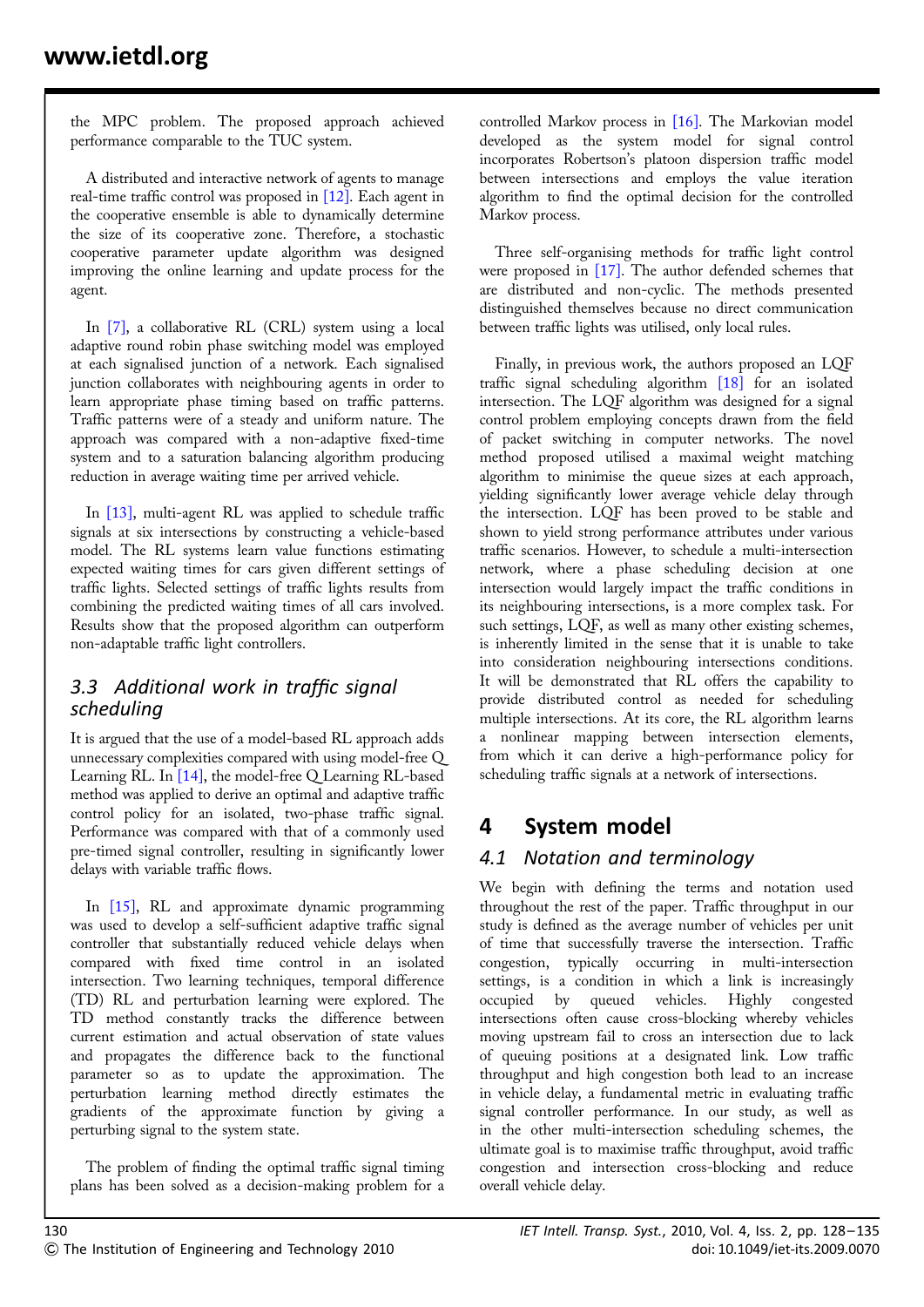#### 4.2 Intersection network configuration

The network of intersections under study is illustrated in Fig. 1. This is a five-intersection traffic network, in which the intersection at the middle is referred to as the central intersection. The other four intersections are labelled as outbound intersections. In multi-agent systems, agent cooperation does not mean an agent can extract information from all other agents, but rather that agents are able to inquire about regional (local) information from their neighbours agents. Hence, we assume an intersection agent can only communicate with its immediate neighbours. Consequently, the network in Fig. 1 is a basic computational component for larger multi-intersection networks, without loss of generality.

Individually, a four-way intersection is the most common intersection in real life, and therefore being most suitable to be considered in our approach. Even though the capacity of intersections might diverge, the queues that impact the intersections are within a certain range from the intersection. Therefore, considering the same maximum capacity for intersections yields a more generic solution.

During each simulation time step, new vehicles are generated, as governed by a Poisson process, outside each outbound intersection. They are placed at the end of the queue of their respective destination lanes. No vehicles are generated at the central intersection. Based on our previous study in [\[18\],](#page-7-0) eight-phase combination schemes are available to each intersection (Section 4.3.2). Vehicles in



Figure 1 Five-intersection, centrally connected vehicular traffic network studied

Four outbound intersections operate based on local information while the central intersection hosts an RL-based agent that controls traffic signaling

lanes which are notated by even numbers can either go straight or turn right. Vehicles at the odd lanes should turn left to their designated queues. All lanes can queue at most 40 vehicles. In general, vehicles cross either only one intersection or three intersections (outbound-centraloutbound) prior to leaving the network. In our performance analysis, we collect statistics pertaining to vehicles which have crossed the central intersection.

#### 4.3 Definition of the RL elements

An RL problem is defined once states, actions and rewards are clearly defined. To that end, we next describe these basic constructs in the context of our problem domain.

4.3.1 System states: At each simulation time step, the local state of an intersection is based on local traffic statistics. The state is represented by an eight-dimensional feature vector with each element representing the relative traffic flow at one of the lanes. The relative traffic flow is defined as the total delay of vehicles in a lane divided by the average delay at all lanes in the intersection. For the outbound intersection agent, only local traffic statistics is considered (as suggested by the LQF algorithm). However, the central intersection agent is assumed to have access to all states of its neighbouring intersections. Intuitively, such additional information allows the central intersection to better predict upstream traffic flow, thereby improving its signal scheduling behaviour. There is a nonlinear relation between the action selection and traffic statistics in the network. Given the large state space that is spanned under these assumptions, we employ a feedforward neural network providing nonlinear function approximation.

4.3.2 Action set: As indicated in our previous work [\[18\]](#page-7-0), each intersection in Fig. 1 is labelled following the National Electrical Manufacturers Association convention, applying a two-ring structure. Each ring has four phases  $(1-4, 5-8)$ . At any given moment, one phase from each ring will be displayed. Careful observation reveals that the maximal number of applicable, compatible and non-conflicting phase combinations is eight for each isolated intersection presented  $\{(1,5), (1,6), (2,5), (2,6), (3,7), (3,8), (4,7),$  $(4,8)$ . In a multi-intersection network, each intersection agent individually selects an action among the available eight-phase combinations, according to its learned policy. It can be noted that real networks already work under the eight-phase combination schemes. In the proposed approach, the sequence constraints are relaxed and may affect only driver expectations, becoming a process of behavioural adaptation.

It should be noted that for a fixed time controller, all available phases should at least appear once within a cycle. This is not the case for actuated controllers where phases can be shortened or skipped, dependent on demand, and where minimum and maximum green times for each phase are imposed. Differently, the proposed algorithm decide on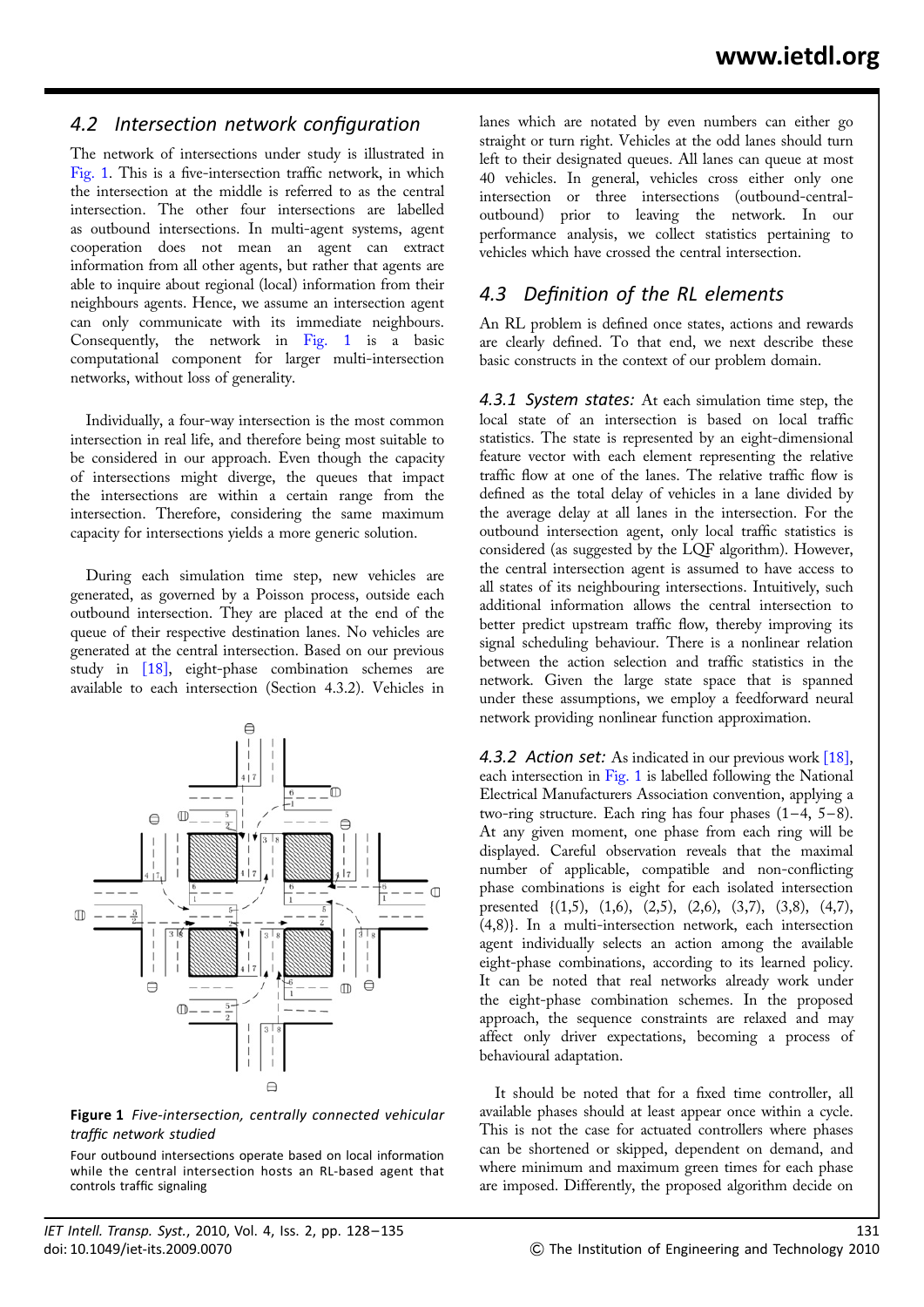actions to be taken at regular intervals of time (20 time units, for example), innovating the green time constraints concept. In other words, smaller (minimum) intervals can be set where a new action will take place or where the algorithm will continue to choose the same action until it does not yield the best reward. Therefore, the proposed algorithm deviates from the established notion of coordination (split, cycle and offset) and explores the concept that the proposed RLbased multi-agent system can potentially guarantee better overall network performance, minimising the average delay, congestion and likelihood of intersection cross-blocking.

4.3.3 Reward function: For both types of intersection agents, a reward is provided to an intersection agent after executing a given action. The reward ranges from  $-1$  to 1, where positive reward values are received if the current delay is lower than that of the previous time step. On the other hand, the agent is subject to a penalty (negative value) if an increased average delay is observed. In [\[19\]](#page-7-0), a weighted exit traffic flows metric was used to quantify the reward. In our study, the local reward is directly affected by vehicle volume and vehicular delay at an intersection, which is defined as

$$
r = \frac{D_{\text{last}} - D_{\text{current}}}{\max[D_{\text{last}}, D_{\text{current}}]}
$$
(1)

where  $D_{\text{last}}$  and  $D_{\text{current}}$  are the previous and current intersection total delay, respectively. However, considering the fact that the behaviour of the central intersection agent impacts those of the other intersection in the network, we propose to incorporate delay information from the other networks into the reward measure of the central intersection. This is achieved by defining  $r$  to be a weighted sum (at a ratio of 1:4) of the central intersection delay and that of the other intersections.

In a real-life application, vehicle delay could be estimated through the application of technological advancements in the field of vehicular sensors and traffic controllers. Advance detector (upstream detectors) actuations can be used to track vehicular arrivals at each intersection approach over time. Phase change data and saturation headway data can be used to estimate the number of departures from the stop bar over time. The two flow profiles can then be combined to estimate the queue accumulation on the intersection approach. The time in queue can be used to estimate delay for each approach and consequently for the entire intersection.

## 5 System scheduling algorithm 5.1 The Q-Learning scheduling algorithm

The most important and popular model-free RL algorithm, Q Learning [\[3\]](#page-7-0), is utilised to quantify the preference and effectiveness of selecting an action given a perceived state. Following every selection of an action, the corresponding Q value is updated as follows

$$
Q(s_t, a_t) \leftarrow Q(s_t, a_t) + \alpha [r_{t+1} + \gamma \max_a Q(s_{t+1}, a) - Q(s_t, a_t)] \tag{2}
$$

where  $a_t$  is the action executed while in state  $s_t$  leading to the subsequent state  $s_{t+1}$ , and yielding a reward  $r_{t+1}$ ,  $\alpha$  is the step-size parameter used in the incremental method described above and changes from time step to time step and  $\gamma$  is the discount rate for the rewards.

With the continuous task, the reward to be maximised could easily go to infinite. The discount rate  $\gamma$  determines the present value of the future rewards. A reward received at time step in the future is worth  $\gamma^{n-1}$  after *n* time steps. In vehicular traffic network, an intersection agent is charged with selecting a phase combination for a given traffic condition and updating the value function approximation using the resulting reward. In time, as the agent becomes proficient, the value function approximation error is expected to become marginal.

#### 5.2 Q Learning with function approximation

Ideally, the estimation of the value function can be represented in a tabular form, for which an optimal policy can be obtained. However, most real-world problems have large or infinite state spaces, with the problem at hand being no different. This can be addressed by utilising function approximation techniques, so as to approximate the true value function [\[3\]](#page-7-0). Commonly used function approximation methods included neural networks, cerebellar model articulator controllers [\[20\]](#page-7-0) and radial basis functions [\[21\].](#page-7-0) In our study, a feedforward neural network, trained using the back-propagation algorithm, is used to provide an approximation to the state –action value function.

The neural network used has 40 input nodes (representing the 5 state vectors), 25 hidden units and an output corresponding to each of the actions. At the beginning of a time step, state information is collected, and for each of the eight possible actions, a feedforward process is applied to the neural network. This results in state–action value estimates at the output of the neural network. The action that corresponds to the highest state –action value is selected with high probability, while with the complementing likelihood an exploratory action is taken. At the subsequent time step, the same process is repeated, with the reward signal being received, allowing for an estimation error of  $\alpha[r_{t+1} + \gamma \max_a Q(s_{t+1}, a) - Q(s_t, a_t)]$ to guide the process of learning the state –action values. The goal of this learning process is to obtain a set of weights (network parameters) that facilitate accurate state– action value estimation.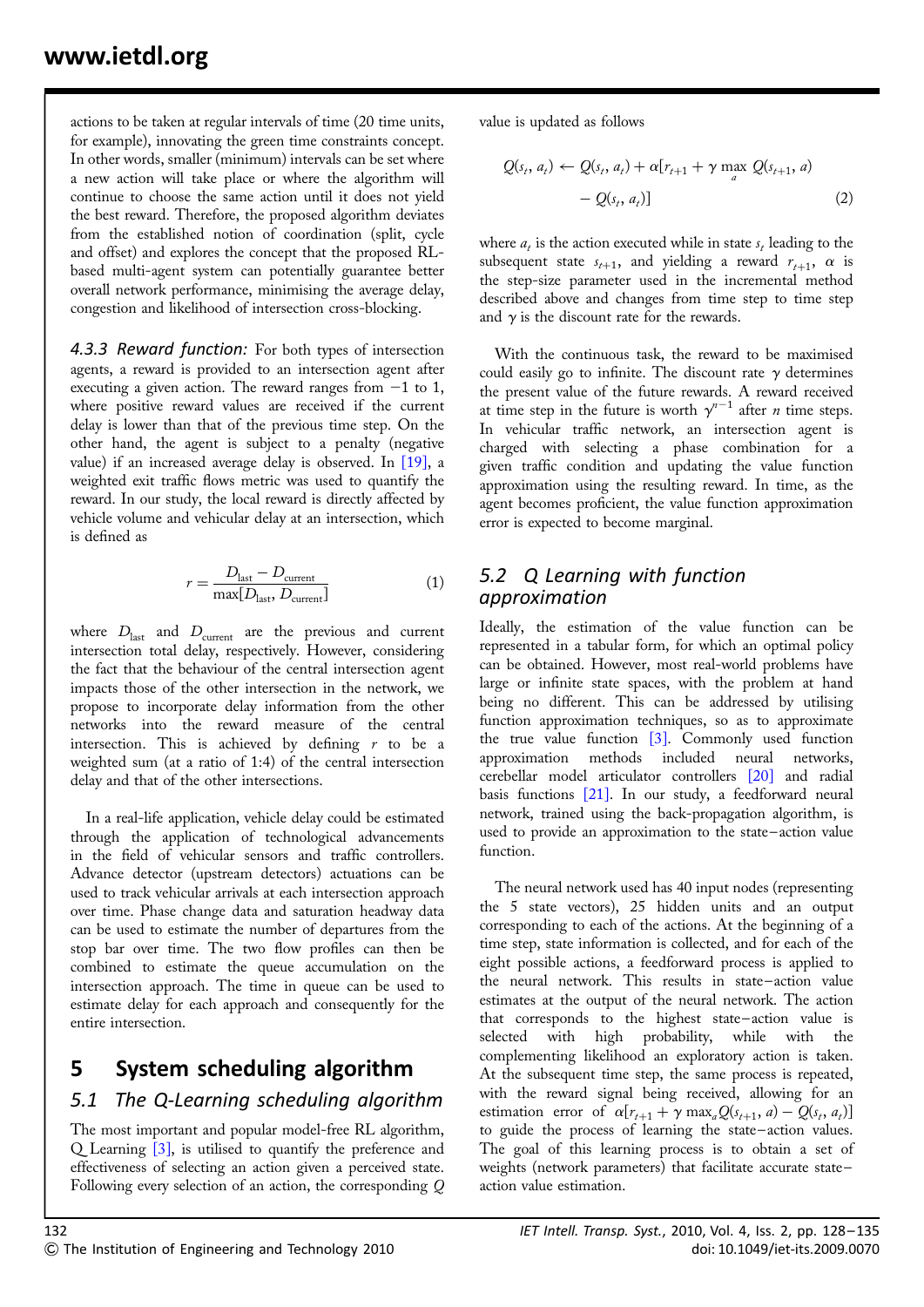Since the weights of the neural network are initially randomly assigned, the system is expected to be exposed to sufficient experience so as to gain proficiency. Therefore a large exploration rate is necessary at the very beginning as means of promoting exposure to more states. The exploration rate is reduced with the agent's proficiency, to a point where very little exploration is required.

#### 5.3 Convergence for Q Learning by function approximation

Although Q Learning in a tabular form has been proved to converge deterministically to an optimal policy [\[22\]](#page-7-0), Q Learning with function approximation can only guaranteed to reach a suboptimal policy [\[23\],](#page-7-0) primarily because of the limitations of the function approximation module. Having said that, several techniques can be effectively utilised to improve the overall performance of neural networks in the context of value function approximations, with the following techniques used in the setup described here.

1. Data standardisation: Large variance in input signal magnitudes would belittle the contributions of inputs with relatively small dynamic range. To address this problem, the input values should be normalised within a specific range. For each element in state vector, we impose a dynamic range of  $[-1, 1]$ .

2. Activation function: Instead of using the common sigmoid function, an anti-symmetric sigmoid function which is centred at zero is taken as the activation function.

3. Learning rate adaptation: The learning rate controls how fast the Q value would be updated. If the learning rate is smaller than the second-order derivative of the delta error, a local minimum can be found. A more efficient way to achieve this goal is to use the Boltzmann learning rate [\[24\],](#page-7-0) which gradually decreases in time, proportional to the reduction in mean error. In our simulations, the learning rate is discounted by a fixed value and is lower-bounded by 0.01.

4. Momentum: During the learning process, should the error result in negligible changes to the state-action value estimates, an agent would assume it found the optimal policy. In all other cases, a momentum element is used to modified the weight changes such that

$$
\boldsymbol{\varpi}^{k+1} = \boldsymbol{\varpi}^k + (1 - \epsilon^k) \Delta \boldsymbol{\varpi}_{bp}^k + \epsilon^k (\boldsymbol{\varpi}^k - \boldsymbol{\varpi}^{k-1}) \qquad (3)
$$

where  $\bm{\varpi}^k$  is the weight at time step  $k, \Delta \bm{\varpi}_{bp}^k$  the error gradient and  $c^k$  the learning rate.

5. Weight decay: Because of the random initial value of weights when constructing the neural network, a weight decay scheme has similar impact to that of pruning methods and often leads to better performance. In our Q Learning realisation, a simple weight decay approach was taken, such that  $\varpi_{\text{new}} = (1 - \varepsilon) \varpi_{\text{old}}$ .

# 6 Simulation results

#### 6.1 Simulation setup and parameters

All simulations were executed in the Matlab environment using a discrete event environment. A one time unit refers to one time step in discrete simulation environment. One discrete simulation time step is defined as one discrete second. Intersection agents took actions once every 20 time units, and no more than one vehicle was allowed to traverse the intersection at each time unit. If a light signal transitions from red to green, there is a 2 unit delay for red-clear. Traffic arrivals followed the Poisson distribution with average arrival rate ranging from 0.1 to 1.0. As mentioned above, to evaluate the performance, we only collected statistics pertaining to vehicles which passed the central intersection. All simulations pertained to the fiveintersection network described in Section 4.2. The duration of each simulation run was 20 000 time units. The weight decay factor was 0.05, and the Q Learning discount factor  $(v)$  was chosen to be 0.95.

#### 6.2 Results and discussion

Promising results were reported by the authors in their previous work [\[18\]](#page-7-0) pertaining to the case of a single intersection operating under the LQF scheme. Additional work on traffic signal scheduling (Section 3) would usually be compared with a fixed time strategy, what can be considered not to be a fair comparison to adaptive, responsive or intelligent systems, due to its static nature. Differently, the LQF algorithm was compared not only to an optimised fixed time strategy but to a vehicle-actuated controller as well, yielding best results at higher relative traffic loads. Appropriately, the comparison of the RL system with the novel LQF system is then intrinsically valid. The primary goal of the simulations presented next were to contrast results drawn from a five-intersection traffic network performing solely under the novel LQF algorithm, with the results obtained using the CRL framework proposed. Therefore the RL-based agent was compared with that running the LQF algorithm, in which every agent only considers its own local traffic volume and thus controls its traffic signals in isolation. Prior to measuring and evaluating the performance of the central agent, the latter was given the opportunity to run for 10 000 steps so as to learn the environment with a decreasing exploration rate. Following the learning phase, the state–action value function updating scheme was allowed to continue with an exploration rate of 0.02. It should be noted that the outbound agents only apply the LQF algorithm without RL and therefore not being required to go through the learning phase.

An initial goal was to investigate the mean delay experienced by vehicles traversing the central intersection under either scheme. [Fig. 2](#page-6-0) depicts the mean delay per vehicle, averaged over ten simulation runs. As expected,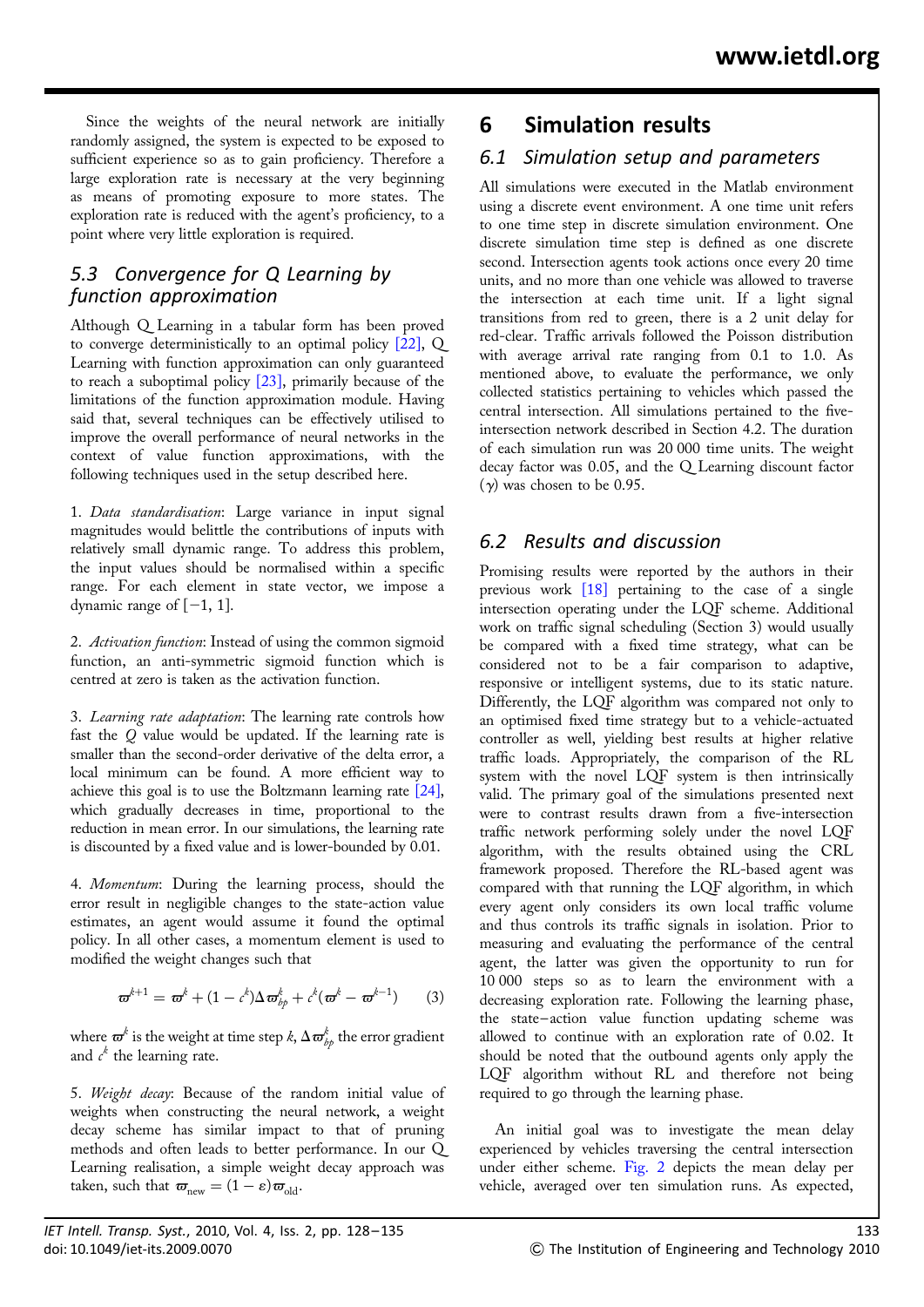<span id="page-6-0"></span>with an increase in traffic volume, we observe an increase in average delays for both scheduling methods. When arrival rates are lower than 0.45, the LQF scheduling algorithm performs slightly better than the multi-agent Q Learning system. This is because at low arrival rates, a relatively small number of vehicles flow into the network and thus lengths of queues are typically small. Under the LQF scheduling scheme, all intersection agents simply count the number of vehicles and select the maximal phase combination. However, in the RL agent scheme, the central intersection agent does not only take the queue lengths into consideration, but also the waiting times, as reflected by the unique reward function defined.

Upon issuing an action, the central intersection agent receives a positive reward if the total intersection delay was reduced with respect to the previous interval. If the opposite holds, the agent is provided with a negative reward (i.e. penalty). Therefore at low arrival rates, the negligible discrepancy in the average delay times somewhat limits performance. The latter has a turning point observed at arrival rates of around 0.45. At higher arrival rates, which correspond to more challenging traffic scenarios, the RL based scheme improves significantly over the localised scheme. In a congested traffic network, almost all queues are fully occupied (relative to the prescribed limit). As an extreme case, if the traffic arrival rate is 100%, the queue length combinations would be close to identical and thus LQF would take any of the eight actions with equal probability.

The next performance metric to be considered was crossblocking, being computed by the time units when vehicles can not cross the intersection in green phase due to the fully occupied desired lane, divided by 20 time units. In Fig. 3, cross-blocking comparative results are shown. The proposed algorithm exhibits superiority over the LQF algorithm. While vehicles can move across the intersection



Figure 2 Average delay per vehicle for the five-intersection network discussed



Figure 3 Average cross-blocking in 20 time units for the central intersection in the network studied

smoothly, as more and more vehicles flow into the traffic network, the frequency at which vehicles are blocked and are forced to come to a halt under a green light is increasing. At medium to high arrival rates, the crossblocking frequency under the proposed algorithm only accounts for half of that observed under the LQF controller.

## 7 Conclusions

This paper introduced a multi-agent system and RL-based framework for scheduling traffic signals at intersection networks. At the core of the proposed system is an approximate optimal controller, which aims to maximise an expected reward construct that directly relates to minimising queuing delays across an intersection. The proposed methodology is distributed and inherently scalable where the latter pertains to the ability to map to larger intersection networks. Therefore the algorithm can be readily applied to more complex intersections without substantial changes to its core structure. The proposed approach was developed while viewing the traffic scheduling problem as an artificial intelligence task, representing a shift from conventional traffic scheduling problem formulations. Careful integration of the adaptive RL system with static LQF based controllers was studied as both a developmental process and a gauging mechanism for indicating the degree of improvement that can be expected. Performance improvement was observed with respect to both average vehicle delay as well as crossblocking likelihood, particularly in the context of high traffic scenarios.

In future work, the authors intend to extend the initial results obtained to include additional performance metrics, such as probability of stopping and vehicle velocity jitter. Moreover, the basic five-intersection network considered here will be expanded to include larger traffic networks and more extensive collaboration among agents.